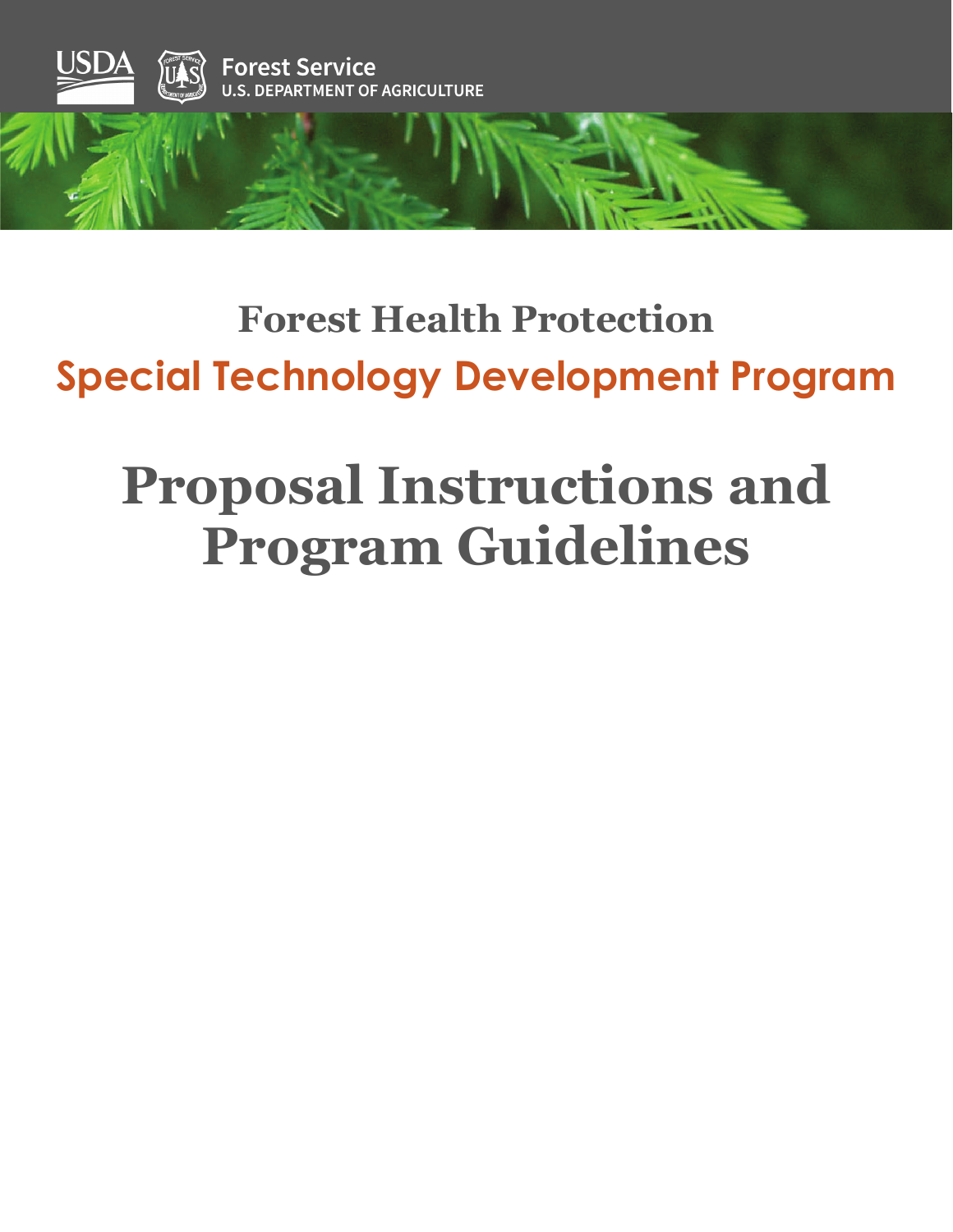## **Program Objectives, Priorities, and Project Eligibility**

The Special Technology Development Program is administered at the national level and funds are provided by the USDA Forest Service Forest Health Protection, Forest Service Research, the Eastern Environmental Threat Assessment Center, and the Western Environmental Threat Assessment Center.

Projects submitted to this Program must contribute to fulfilling the Forest Health Protection (FHP) mission: To protect and improve the health of America's rural, wildland, and urban forests - i.e. *must address forest insects, forest pathogens and diseases, and invasive plants.*

## **National STDP Program Objective:**

The objective of the FHP Special Technology Development Program is *to quickly move mature research findings into practical applications* by developing or improving technologies that increase our ability to manage and restore forest systems through prevention, detection, and response to forest insects, pathogens, and invasive species.

## **National Priorities:**

Priorities are set by the FHP Directors, which if met, will give a higher ranking to proposals. STDP national program priorities are:

- **1.** Technologies that address field diagnostics and screening tools that lead to the early detection of high priority emerging invasive species
- **2.** Technologies that help quantitatively assess the impacts or risks of multiple interacting threats, including native/ invasive insects and diseases, invasive plants, fire, environmental disturbances, and climate change, and include capabilities to better integrate forest health data into cross boundary and landscape-level analyses
- **3.** The development of silviculture and other pest management tools and methods that improve, maintain, and restore forest health

### **Proposal Requirements and Eligibility:**

- $\checkmark$  Must address the FHP program mission
- $\checkmark$  Must be submitted through the STDP Regional Representatives
- Must have an FHP sponsor who is **directly involved** in the project proposal, development, and implementation. The **FHP sponsor must agree to sponsor the project** prior to proposal submission
- $\checkmark$  Have a maximum project duration of 3 years with results that **can be implemented** upon completion
- $\checkmark$  Must meet cost-share requirements if you are a non-federal entity receiving funds through a Grant or Cooperative Agreement
- $\checkmark$  Must meet FS Grants and Agreements requirements. Please specify where any requested salary expenses are going to (e.g., contracts, in-house, etc.). Additionally, Forest Service recipients must follow the new budget accountability and modernization (BAM) requirements.

## **Types of Projects Considered:**

Technology oriented proposals addressing a broad range of topics are accepted. Examples include but are not limited to:

- $\checkmark$  More rapid or cost-effective detection of insects, pathogens, or invasive plants, especially exotics
- $\checkmark$  Improved hazard rating systems for insects, diseases, or invasive plants
- $\checkmark$  Models that evaluate climate change impacts on the spread of native and non-native invasive species
- $\checkmark$  Develop or improve insect trapping technologies

*Note: Technologies for biological control of invasive forest pests is covered under another Program! Those proposals should be submitted to Biological Control for Invasive Forest Pests (BCIFP) Program through the BCIFP Regional Representatives.*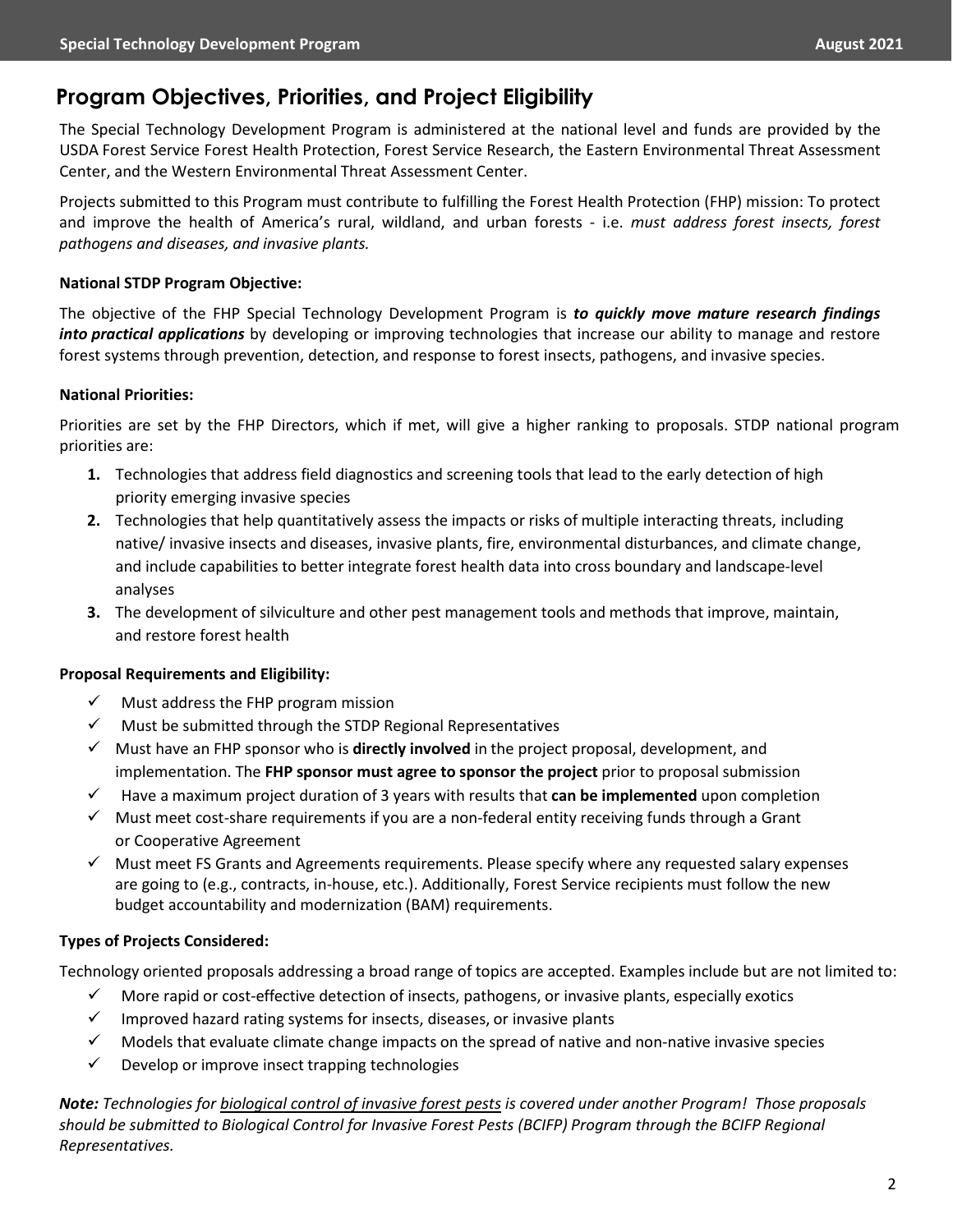## **Submitting New Proposals and Project Reports**

This Program is specifically for developing technologies that enhance the effectiveness of FHP Programs and program operations. *Do not*submit proposals that would use STDP funds exclusively for research, routine surveys, or basic technical assistance.

In order to avoid duplication of planned or ongoing work, and to identify avenues for building on current work and potential cooperation, we encourage you to discuss your ideas with members of your local FHP staff and your Regional STDP Representative (see below). A maximum of 3 proposals may be elevated by each Region for National consideration.

#### **Due Dates:**

- $\checkmark$  There is one request for proposals, annually. New proposals are submitted to the national program by the Regional STDP Coordinators – so you must work with them. **The deadline to submit New Project Proposals, Progress, and Final Reports to Regional Representatives is October 15, 2021**.
- **Regional Representatives will submit nationally elevated New Project Proposals along with Progress and Final Reports to the National Program Manager by November 30, 2021.**

*Note:* The federal fiscal year runs from October 1 to September 30. For example, Fiscal Year 2022 (FY 2022) starts October 1, 2021 and ends September 30, 2022.

#### **Required Forms:**

Use the New Project Proposal, Progress, and Final Report forms available on the [FHP Grants web](https://www.fs.fed.us/foresthealth/working-with-us/index.shtml) page.

- $\checkmark$  Please use the FY22 fillable "**New Proposal Form**" for submitting a new proposal.
	- $\triangleright$  Projects will only be accepted if they meet the definition of technology development.
	- $\triangleright$  The budget should show a thorough explanation of all costs and contributions (including non-federal match or leveraged funds) from the cooperators. Non-Federal entities receiving the funds through a grant or cooperative agreement for projects occurring on non-federal lands must show the appropriate cost-share (50/50) match.
- For **Continuing Projects**funded in prior years, whether or not you are requesting funding in the current year, please submit an STDP Progress Report form. Use the FY22 fillable "Progress Report" form for submitting a Progress Report. Continuing projects with requests for funding will be evaluated for appropriate performance.
- For **Completed Projects ending by September 30** of the current year, please submit a STDP Final Report form. Use the FY22 fillable "Final Report" form for submitting a Final Report. If the project is closed but products are pending, please fill out and submit a Progress Report form in lieu of the Final Report form.
- **NEW: In addition to the Final Report form, please submit a 1-page project summary** (template available on the [FHP Grants web page\)](https://www.fs.fed.us/foresthealth/working-with-us/index.shtml).

*NOTE:* portions of these forms may become available to the public on the FHP Grants website. Please consider spelling, punctuation, verbiage, etc. accordingly.

| <b>STDP Regional Coordinators</b> | <b>FHP Program Office</b>                         | <b>Email</b>                |
|-----------------------------------|---------------------------------------------------|-----------------------------|
| <b>Brytten Steed</b>              | Regions 1 (Northern Region)                       | brytten.steed@usda.gov      |
| Jim Blodgett                      | Region 2 (Rocky Mountain Region)                  | james.blodgett@usda.gov     |
| Monica Gaylord                    | Region 3 (Southwestern Region)                    | monica.gaylord@usda.gov     |
| Carl Jorgensen                    | Region 4 (Intermountain Region)                   | carl.jorgensen@usda.gov     |
| Sheri Smith                       | Region 5 (California, Hawaii and Pacific Islands) | sheri.smith2@usda.gov       |
| Iral Ragenovich                   | Region 6 (Washington and Oregon)                  | iral.ragenovich@usda.gov    |
| Jaesoon Hwang                     | Region 8 (Southeast Region)                       | jaesoon.hwang@usda.gov      |
| John Kyhl                         | NA (Northeastern Area)                            | john.f.kyhl@usda.gov        |
| Liz Graham                        | Region 10 (Alaska)                                | elizabeth.e.graham@usda.gov |